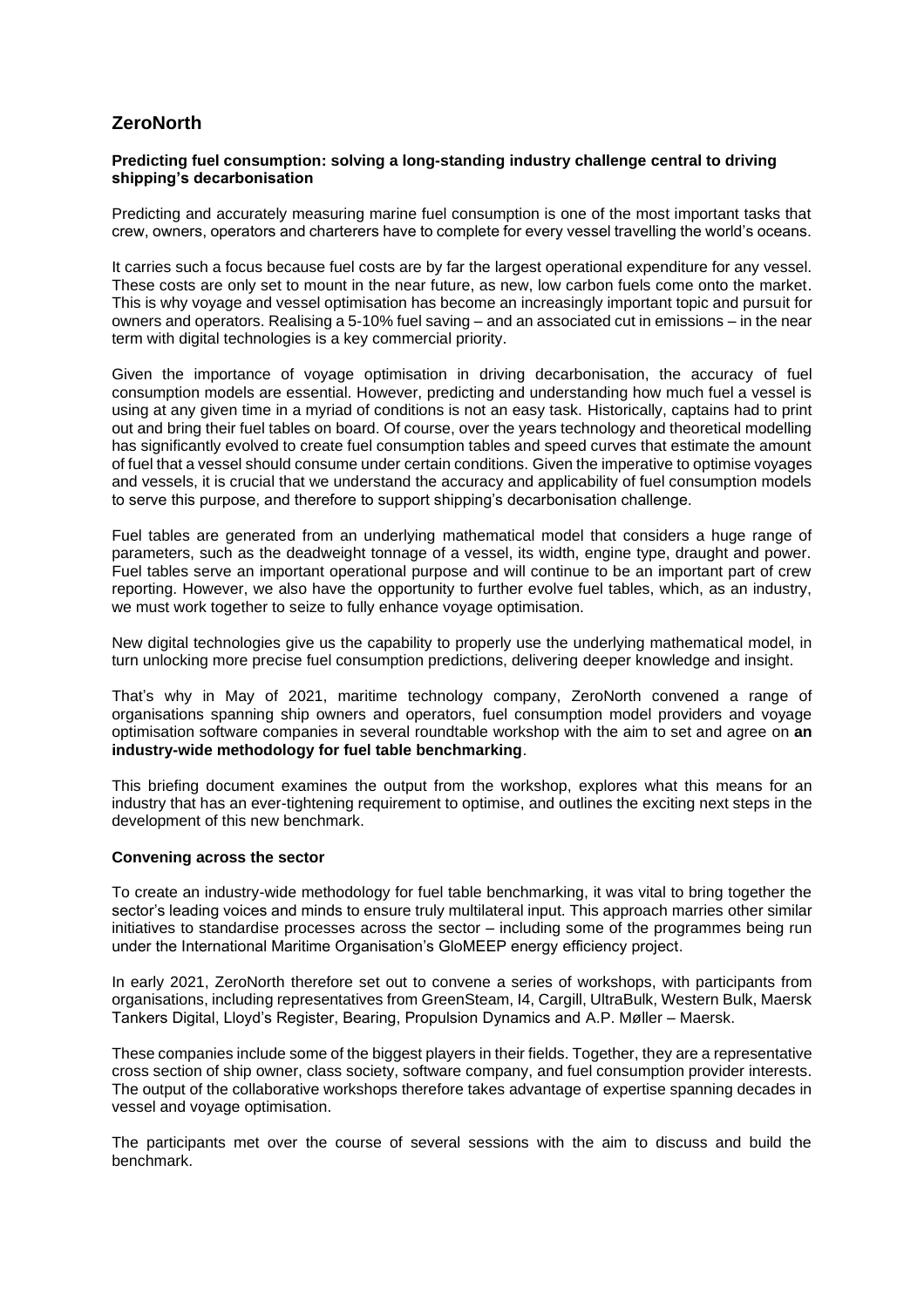### **Building a benchmark based on real world conditions**

When creating a benchmark to assess the accuracy of fuel tables, the first step was to agree the parameters that should be included in the mathematical calculation.

Currently fuel tables are normally established during vessel sea trials, either at the newbuild stage or after a scheduled dry-docking. By being based on data gathered during such a brief period of time, fuel tables do not account for the huge range of operational and sea scenarios a vessel might encounter over its lifespan, not to mention changing cargo, trade patterns, routes or equipment. That is why additional information from noon reports and during scheduled drydocking helps update the tables based on the vessel's current condition. However, there is not a benchmark that enables us to measure a fuel consumption model's accuracy, and therefore potential for optimisation.

The breakthrough that this new benchmark enables is that it measures accuracy by comparing fuel model predictions with real world operational observations — gathered from noon reports and sensor data — ensuring that a fuel model is measured against conditions which occur in the real world, and not just theoretically.

By adopting a standard methodology to incorporate this real-world information, we will be able to unlock greater consistency and transparency between different fuel models and organisations.

The new benchmark will allow owners to understand the accuracy of fuel tables for a vessel or on a fleet-wide basis.

Specifically, participants in the workshop agreed to create a tier-based system with a set of standard guidelines to help the industry to benchmark fuel tables. The agreed benchmark uses two primary metrics:

### **1. Accuracy, which is a percentage measure of the mean absolute error that a fuel model has, and;**

### **2. Bias, which is a percentage measure of the mean error that a fuel model has.**

Initially launching for testing with a fully scoped out Tier 1, and a soon-to-be-finalised Tier 2, the tier system will allow end users to decide the level of depth and detail of fuel table analysis that they want to deploy on the path to vessel optimisation.

The benchmarking guidelines with Tier 1 are focused around creating a simple overview of the overall performance of a vessel's fuel tables, within different vessel and sea conditions. It provides easy-tounderstand feedback on the performance and limitations of the models that owners and operators are already using.

The benchmark report card for each fuel table will span a number of factors. This includes a global figure for accuracy and bias, as defined above, but also accuracy and bias for fuel models based on three key factors: speed, weather and cargo condition. These factors are broken down further into three speeds (low, medium and high); two broad weather conditions (good and bad, based on the Beaufort scale); and for when the vessel is either laden or in ballast.

At a glance, end users can see the performance of their fuel models either granularly across these factors, or holistically in one global average.

There are many potential operational uses for this information. For example, when it comes to evaluating total fuel consumption on a voyage level, owners and operators can simply use the global accuracy and bias figures to gain an instant understanding of the accuracy of their fuel tables.

However, in more nuanced applications, such as where a fuel table is used to simulate possible route and speed scenarios, end users might choose to use evaluate the performance of their fuel tables by using an average of accuracy and bias across the speed and weather subset information.